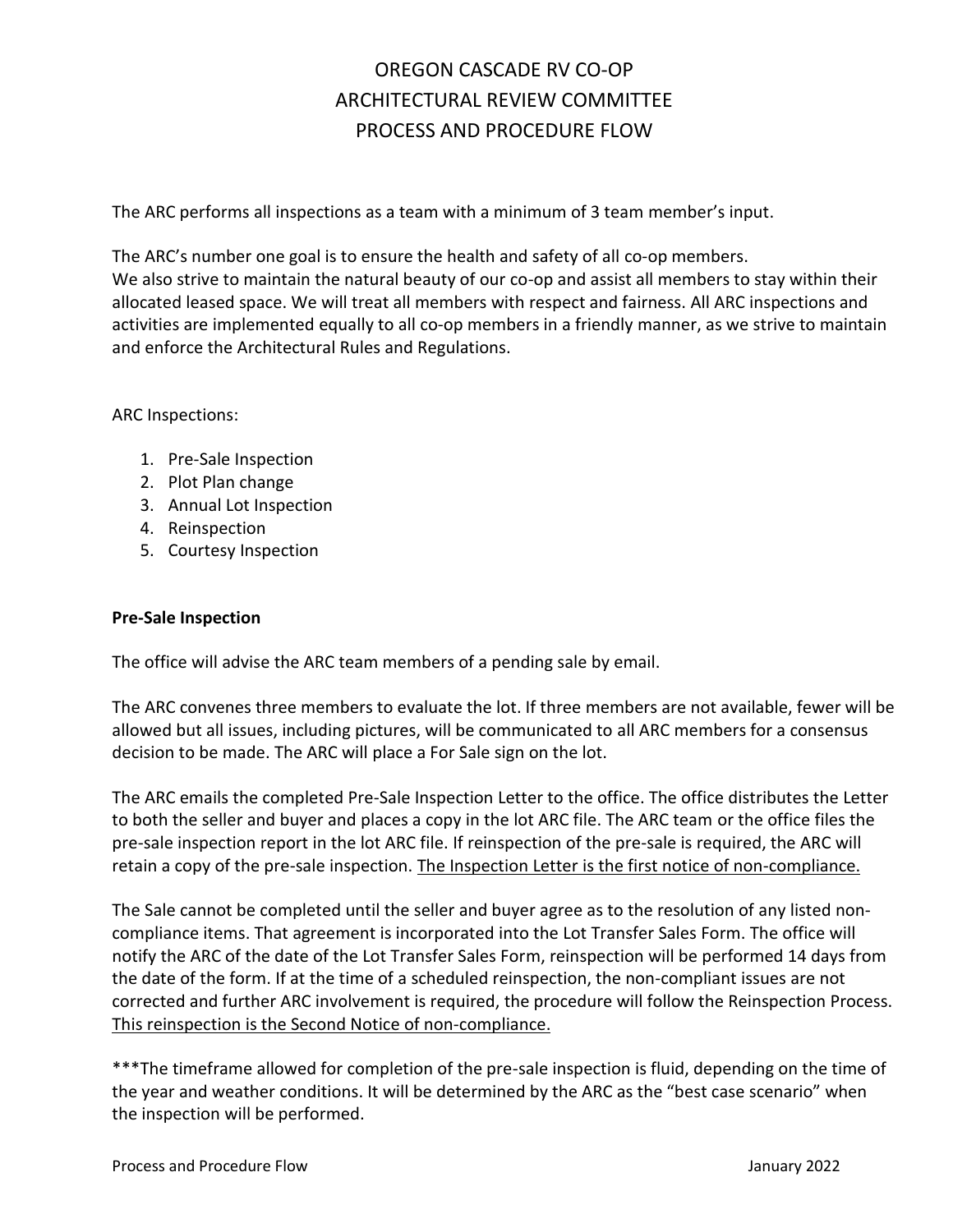## **Plot Plan Change**

Member acquires Plot Plan Change packet (1 form, 1 graph paper) either by downloading from the website or requesting a form packet from the office.

Member submits the completed form packet to the ARC by email attachment or by dropping it off in the office. If it is dropped in the office, the office scans the Plot Plan Change request and sends it to the ARC members via email. The original is placed in the lot ARC file.

The ARC will convene three members to evaluate the lot for the proposed change. If three members are not available, fewer will be allowed but all issues, including pictures, will be communicated to ALL ARC members for a consensus decision to be made. If more information is needed, the ARC will meet with the owner to review the change request and ask for the additional information. An approved form is valid for 6 months from date of approval.

Once the ARC decision is determined, the office or the ARC sends a copy of the completed packet to the member, via email, in person or by placing a copy in the members co-op mailbox. The ARC will retain a copy for the plot plan change final reinspection. The ARC team or the office will attach the completed packet documents to the original request in the lot ARC file.

The member must notify the ARC on the completion of their project to schedule a reinspection. After reinspection the ARC copy with annotations will be attached to the original plot plan change form in the lot file. If further ARC involvement is required due to varying from the original plot plan request, the ARC retains the copy, and the procedure will follow the Reinspection Process. This is the first notice of non-compliance.

## **Annual Lot Inspection**

ARC will notify the membership via email of the intended dates of the Annual Inspection and ask that the member be in attendance for the annual inspection of their lot.

A minimum of three ARC members will conduct each lot's Annual Inspection. A separate annual inspection form will be used for each lot.

As the annual inspections are completed, the ARC will submit them to the office. The ARC or the office sends a copy of the annual inspection to the member, via email, by placing a copy in the member co-op mailbox or when necessary, via the USPS. The original is placed in the lot ARC file. For any lots that require reinspection, the ARC retains a copy of the annual inspection form to be used for the reinspection. This is the first notice of non-compliance.

The forms will have a reinspection date (two weeks) to complete all non-compliant issues. If noncompliant issues are corrected in that time frame the ARC copy of the annual inspection form will be annotated. The ARC team or the office sends a copy of the signed and completed reinspection form to the member, via email, by placing a copy in the member co-op mailbox or when necessary, via the